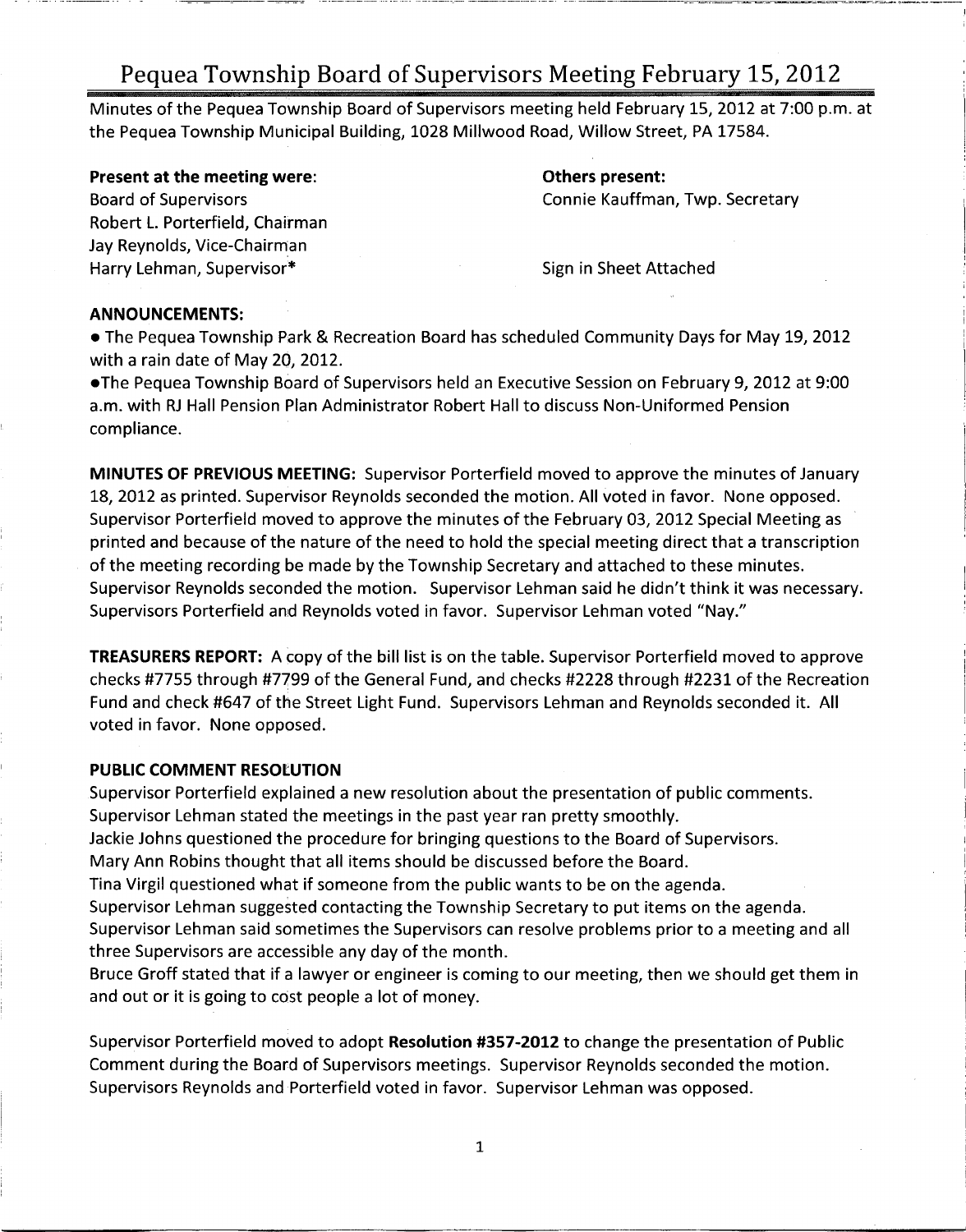#### PUBLIC COMMENTS:

#### Items not on the agenda:

Supervisor Lehman questioned why the agenda was changed before the Resolution was approved. Ms. Robins questioned the public comments.

Jackie Johns said the Supervisors and the Township Solicitor agreed that the Zoning Officer need not be present for Zoning Hearing Board Hearings. Ms. Johns stated this means increased costs and time. Ms. Johns also stated the Township has a Resident's Complaint Form that can be obtained from the Township Office.

Supervisor Lehman read the last paragraph of the letter from our Zoning Officer about Mr. Deimler's unavailability on Monday evenings and his openness to trying to find <sup>a</sup> meeting time that suits all parties. Supervisor Lehman stated that <sup>a</sup> Zoning Officer was appointed but the position was not advertised.

Cynthia Evans -Herr inquired if the Board supports the Southern Regional Police.

Supervisors Reynolds, Porterfield and Lehman responded affirmatively.

Ms. Evans-Herr said she thinks we need to change our Zoning Officer.

Tim Weaver said he doesn't think he was ever at a zoning meeting where there was no Zoning Officer present.

Mark Meyer commented on the Zoning Officer's appointment as Strasburg Township Manager. Bruce Groff questioned the Bitts Zoning Appeal.

Ms. Robins said we should pick <sup>a</sup> new Zoning Officer instead of paying for someone who's absent.

Ken Adams commented on a pamphlet he received in April 2011 and asked each Supervisor questions<br>related to it.<br>Ms. Virgil commented that the Zoning Officer cannot live on \$16,500.00.<br>Supervisor Lehman moved that we remove related to it.

Supervisor Lehman moved that we remove Mark Deimler as Zoning Officer. Motion died for lack of <sup>a</sup> second.

Ms. Robins asked when we will expect to see the Zoning Officer at the meetings.

Supervisor Porterfield said Mr. Deimler is readily available and he has the educational background.

#### NEW BUSINESS:

1. Supervisor Lehman explained the new health insurance quote from Geisinger Choice that will save the Township \$12,877.20 per year. Supervisor Lehman moved that we instruct Brian Groff to sign us up for the Geisinger Choice \$1,000.00 deductable health care plan. Supervisor Reynolds seconded it. All voted in favor. None opposed.

#### OLD BUSINESS:

- 1. 2006 Peterbilt Truck Roadmaster Porterfield Tabled until next meeting.
- 2. Change locks in Township Municipal Building Supervisor Porterfield Tabled until next meeting.
- 3. Supervisor Porterfield made <sup>a</sup> motion to direct the Pequea Township Planning Commission, Zoning Officer, and Township Solicitor to report their preliminary recommendations on the Proposed Zoning Ordinance to the Board of Supervisors by December 31, 2012. Supervisor Lehman seconded the motion. All voted in favor. None opposed.
- 4. Administrative Assistant position Supervisor Porterfield Tabled until next meeting as Update Job Descriptions.
- 5. Southern Lancaster County Inter-Municipal Agreement (EMC) Supervisor Porterfield Tabled while waiting on <sup>a</sup> draft Agreement between the three Townships.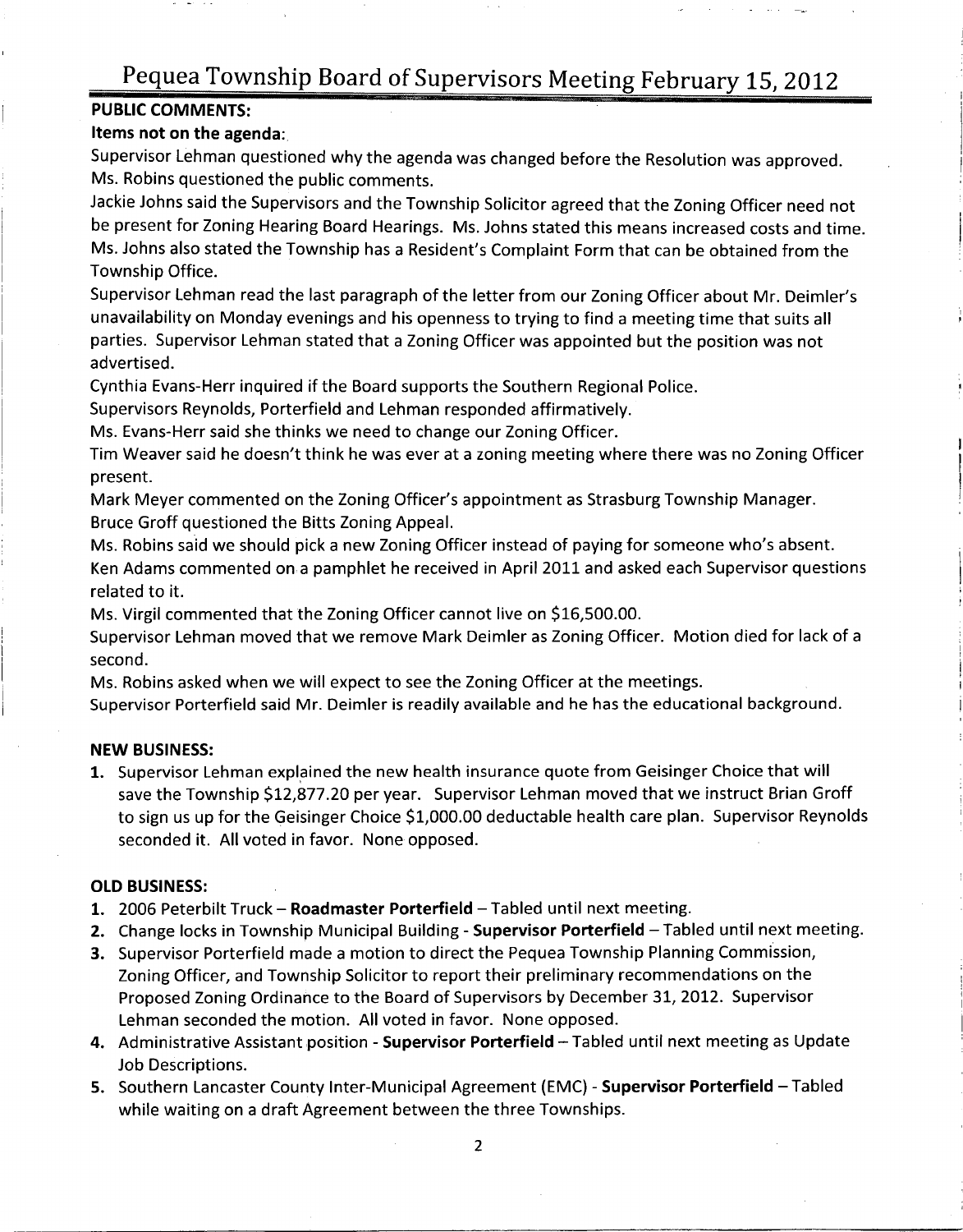- 6. CDL Record Keeping Course is going to be taken by Connie Kauffman and CDL Record Keeping will be added to the Secretary Job Description.
- 7. Supervisor Lehman moved that we buy the existing copier from Wells Fargo for the price of 500.00. Supervisor Reynolds seconded the motion. All voted in favor. None opposed.
- 8. Supervisor Lehman moved that Pequea Township contribute \$4605.00 to Lancaster County Drug Enforcement Task Force. Supervisor Reynolds seconded it. All voted in favor. None opposed.

<sup>A</sup> brief recess was taken at 8:05 p.m. The meeting reconvened at 8:15 p.m.

#### NEW BUSINESS:

1. Kathy Wasong gave <sup>a</sup> presentation about Lancaster Inter - Municipal Council and how if Pequea Township would join, we could pool our resources together. Ms. Wasong said LIMC has recently hired Michael LaSala who is certified in storm water management. Ms. Wasong stated Pequea Township will have to document and track every (hotspot) outfall of water which can be very costly. Ms. Wasong explained that LIMC has college students who work as interns to help with downship win have to document and track every (notspot) outlair or water which can be very<br>costly. Ms. Wasong explained that LIMC has college students who work as interns to help with<br>documentation and preliminary testing. be pro -rated and the next LIMC meeting is scheduled for March <sup>14</sup> at 7:30 a.m. at the West Lampeter Township building.

Mr. Bruce Groff asked about LIMC's Regional Comprehension Plan if the townships have to pay for legal and if you opt out you pay <sup>a</sup> penalty. Ms. Wasong said that was correct.

- 2. Supervisor Lehman moved that Pequea Township make a \$500.00 donation to the Mount Joy Vocational School to design <sup>a</sup> Pequea Township web site. Supervisor Reynolds seconded the motion with the clarification that we make the donation after the work is completed. The motion was voted on and accepted with the clarification by Supervisor Reynolds and approved unanimously.
- 3. Supervisor Lehman moved to appoint Timothy Weaver to the Park and Recreation Board for the remainder of the term that expires in January 2016. Motion died for lack of <sup>a</sup> second. Supervisor Reynolds moved to appoint Lucy Gillichbauer to the Pequea Township Park and Recreation Board Position to fill the unexpired term of Phil Chmiel until January 2016. Supervisor Porterfield seconded the motion. Supervisors Reynolds and Porterfield voted in favor. Supervisor Lehman was opposed.

### Supervisor Lehman left the meeting at 8:37 p.m. and did not return.

- 4. Supervisor Porterfield moved to appoint William McCord, Jr. to the Planning Commission. Supervisor Reynolds seconded the motion. Supervisors Reynolds and Porterfield voted in favor.
- 5. Supervisor Porterfield moved to adopt Ordinance #168-2012 to amend the Non-Uniform Pension Plan document. Supervisor Reynolds seconded the motion. Supervisors Reynolds and Porterfield voted in favor.
- 6. Supervisor Reynolds moved to appoint Anthony L. Williams, Sr. to the position of Emergency Management Coordinator. Supervisor Porterfield seconded the motion. None opposed. Martin Harnish asked who Anthony was.

Supervisor Porterfield said he is <sup>a</sup> Lieutenant with Aberdeen Proving Grounds Police Department. Ms. Herr -Evans questioned if we would start over with <sup>a</sup> new Emergency Operations Plan.

3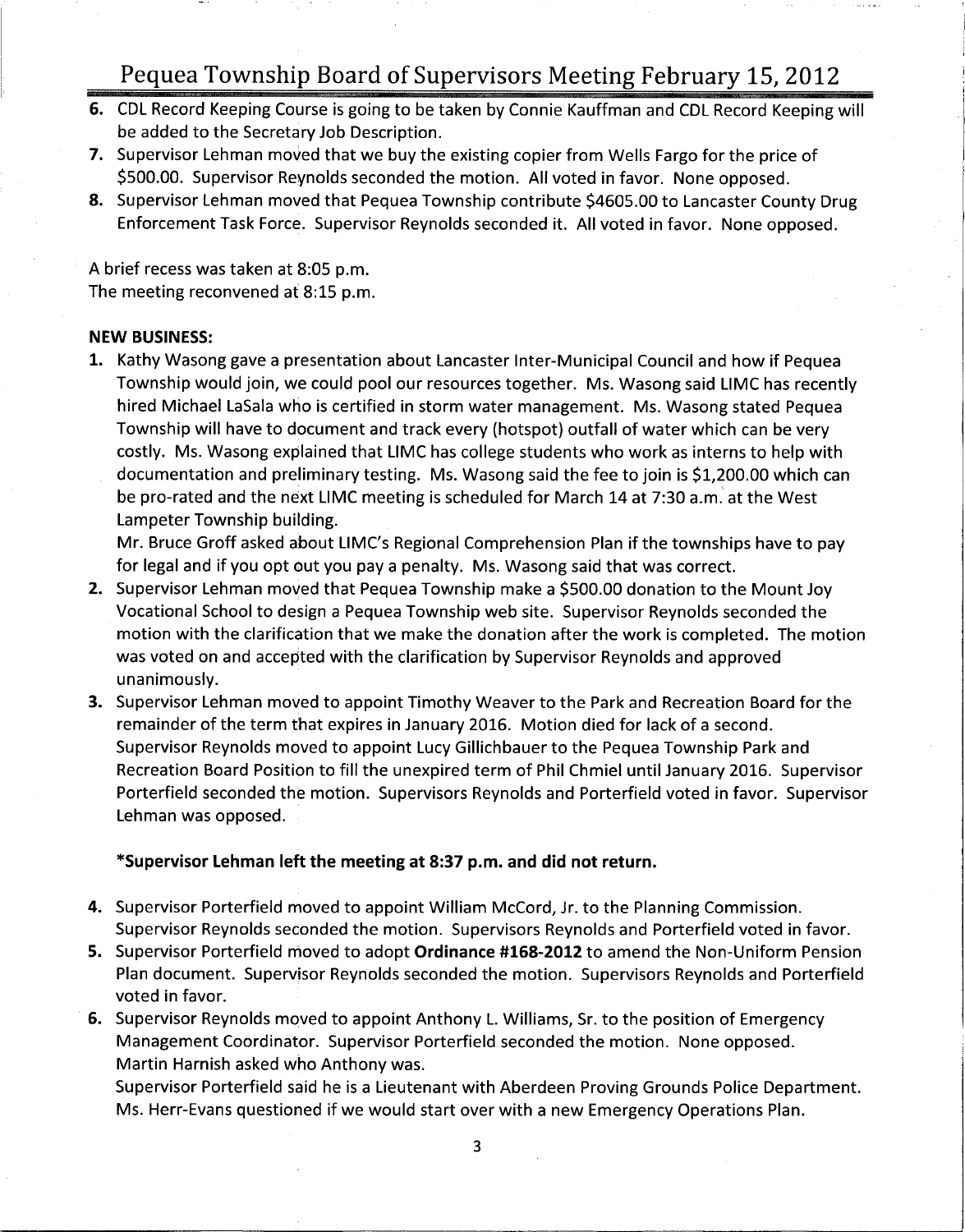Supervisor Reynolds explained how if we enter into an Inter - Municipal Agreement; there will be one EOP with central command and control with each township having its own resource<br>documents.<br>Chuck Haines stated that Tony is currently Martic and Providence Township's EMC.<br>Supervisor Porterfield said we share the resou documents.

Supervisor Porterfield said we share the resources such as equipment. Ms. Evans -Herr asked if either of our fire stations have <sup>a</sup> facility to shelter people or could we

- consider that we provide one for the people in our township in the event of an emergency.<br>Supervisor Porterfield gave an update on Tropical Depression Lee storm damage FEMA and<br>funding saying we hope to get a check for \$13 7. Supervisor Porterfield gave an update on Tropical Depression Lee storm damage FEMA and PEMA Robert Gregg commended Supervisor Porterfield for the paperwork he did to obtain the funding.
- 8. Park Board Chairman, Lew Witmer presented two quotes for the purchase of <sup>a</sup> new mower: Robert Gregg commended Supervisor Porterfield for the paperwork he did to obtain the funding.<br>Park Board Chairman, Lew Witmer presented two quotes for the purchase of a new mower:<br>\$15,249.00 (Weaver) and \$15,984.00 (Lancas \$15, 249.00 (Weaver) and \$15, 984.00 (Lancaster Ford Tractor). Mr. Witmer said the plan is to use the \$5,000.00 we would have available from not having someone come in to mow and the rest would go on <sup>a</sup> lease purchase plan. After BOS discussion, Supervisor Reynolds requested that Mr. Witmer submit the paperwork for the new mower to the Board of Supervisors. Tabled, for consideration at the next meeting.
- 9. Supervisor Reynolds stated that the Township Engineer suggested the BOS request the Engineer prepare <sup>a</sup> form to document septic system failures for future 537 Plan studies. All agreed and no motion was necessary.

#### DEPARTMENTAL REPORTS:

Road Crew - Report on file. Roadmaster Porterfield said the 5-year plan shows us to do resurface, **DEPARTMENTAL REPORTS:**<br>**Road Crew -** Report on file. Roadmaster Porterfield said the 5-year plan shows us to do resurfa<br>micro-surface, and seal coat work at a cost of \$210,000.00. Three bids will need to be put out.<br>Super Supervisor Porterfield made <sup>a</sup> motion that the Roadmaster and the Secretary work to place the required bids out for public bid according to the Proposed Road Project for 2012. Supervisor Reynolds seconded the motion. All voted in favor. None opposed,

Zoning/Code Officer  $-$  Report on file.

Southern Regional Police Department - January Monthly Report is on the table. Report was given by Chief Fiorill.

Southern Regional Police Commission — January Meeting Minutes are on the table.

Southern Lancaster County Inter-Municipal Council - Supervisor Reynolds said there were still no minutes done.

Emergency Management Coordinator —

#### ADVISORY BOARD REPORTS:

Pequea Township Planning Commission — Meeting held February 2, 2012.

Pequea Township Zoning Hearing Board — Meeting held February 6, 2012.

Pequea Township Park & Recreation Board — Meeting held February 8, 2012. Minutes are on the table.

MEETING ADJOURNED: The meeting adjourned at 9:21 p.m.

Respectfully submitted,

Connie M. Komponent<br>Connie Kauffman, Township Secretary